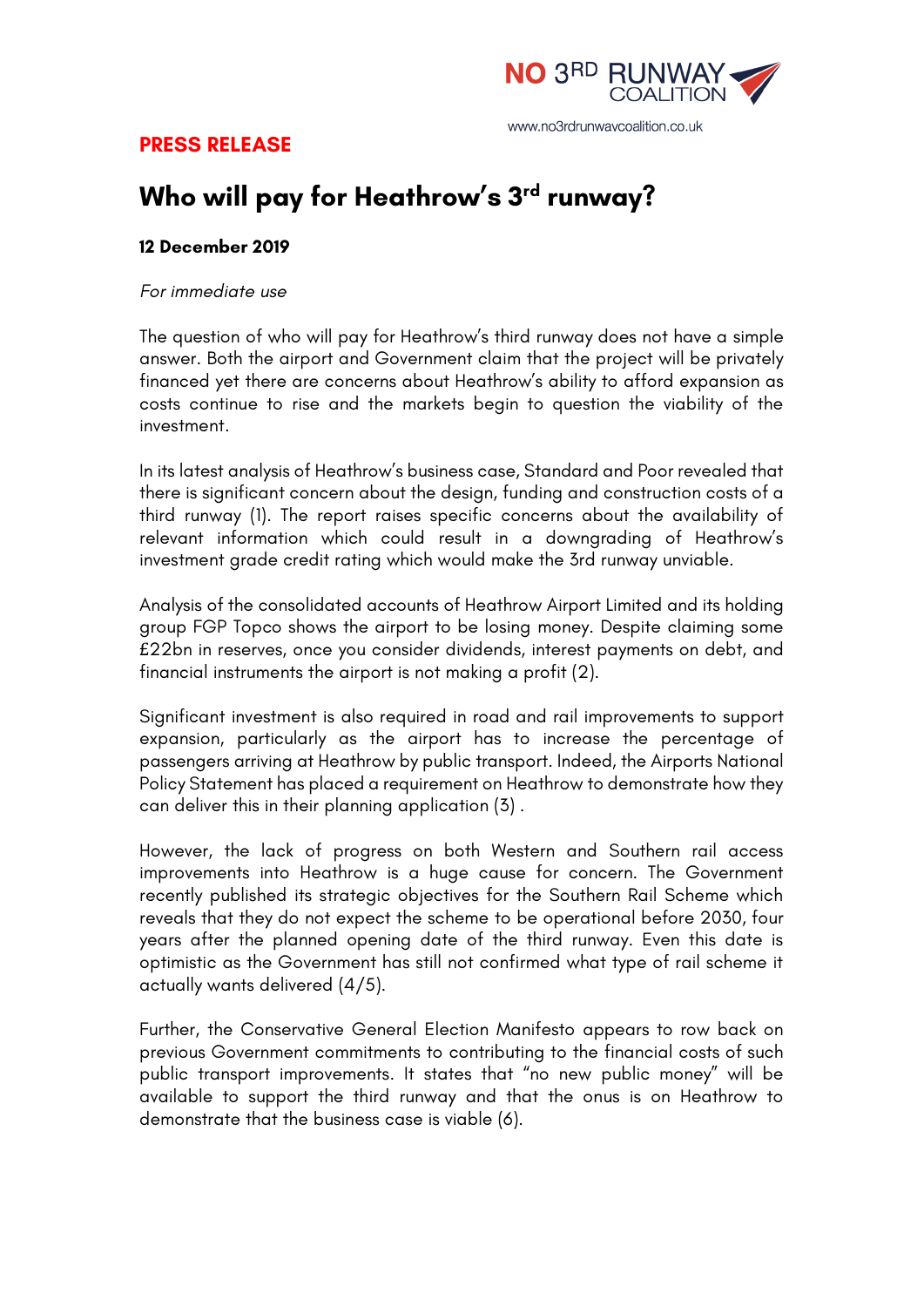

www.no3rdrunwaycoalition.co.uk

The CAA board met in November to discuss whether to approve Heathrow's plans to spend £3.3bn on planning and enabling costs. It is the first time such a clause has been used. This 'investment' would be achieved through borrowing which under the RAB model enables the airport to make profits by passing the cost of repayments onto airlines and passengers (7). Effectively, the airport is seeking permission to increase their revenues by raising the landing charges to help cover the costs of the third runway. The board inserted a new clause into its licence to build a third runway - penalising Heathrow if costs spiral out of control, amid concerns that the project will be built on budget (8).

The political issue with approval of this level of spending in advance of planning consent is the 'poison pill' agreement between Heathrow and the Government which could result in taxpayers picking up the bill for Heathrow's costs should the Government cancel the 3rd runway (9).

Paul McGuinness, Chair of the No 3rd Runway Coalition, said:

*"Heathrow previously declared their 3rd runway would cost £14bn. But now, just 18 months later, they tell us that they'll have to spend almost a quarter of this before they even apply for planning permission, and that total costs have already more than doubled to £31bn!* 

*"As financial experts have long advised us, Heathrow seems to be flying by the seat of their pants on this expansion - unable to determine how much they'll need to invest, let alone the source of that investment capital. Government should immediately halt this project, before taxpayers inevitably find themselves underwriting the irresponsible and vain aspirations of this foreign owned private company."*

ENDS.

### **NOTES**

1) S&P Global Ratings: Heathrow Funding Limited, 9 August 2019 https://www.heathrow.com/content/dam/heathrow/web/common/document s/company/investor/credit-ratings/sp/2019-Heathrow-Funding-Ltd.pdf

2) Heathrow Consolidated Accounts, John Busby, 27 September 2019, Figure 4. http://www.after-oil.co.uk/HeathrowConsolidatedAccounts.htm

3) Airports National Policy Statement, Para 3.51 https://assets.publishing.service.gov.uk/government/uploads/system/uploads/ attachment\_data/file/714106/airports-nps-new-runway-capacity-andinfrastructure-at-airports-in-the-south-east-of-england-web-version.pdf